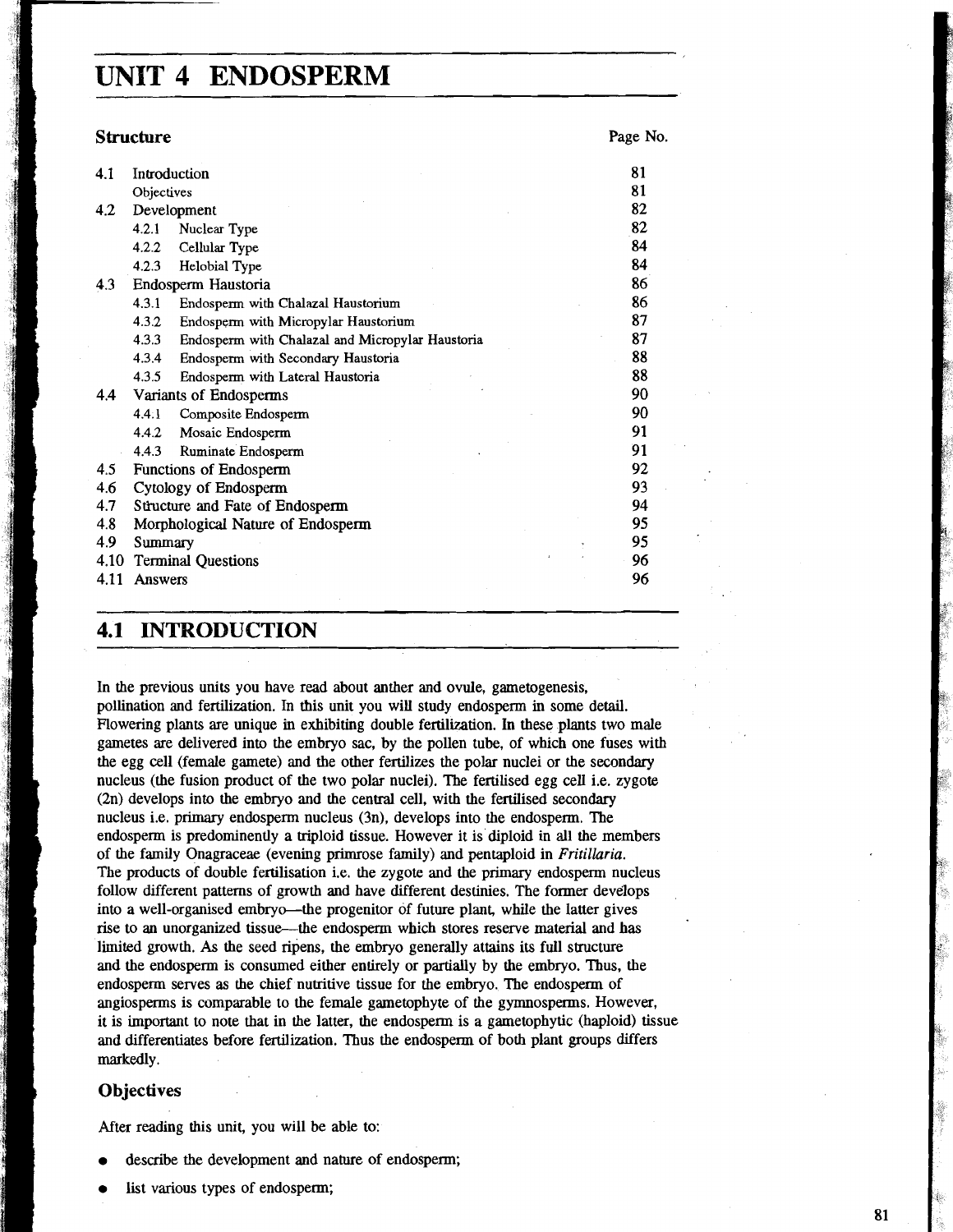**Plant Development-I e** distinguish the endosperm haustoria:

- describe the important functions of endosperm in the development of embryo;
- explain the cytology, structure and fate of endosperm;
- identify the morphological nature of endosperm.

## **4.2 DEVELOPMENT**

In a fertilized embryo sac, the primary endosperm nucleus is generally observed below the zygote (Fig. 4.1). It divides, and further divisions of its products give rise to an endosperm. The nutritive role of endosperm has long been recognized. It nurses the embryo from the proembryo stage until it becomes self-sufficient, and completes its development. The endosperm tissue is the source of growth regulators such as gibberellins and cytokinins. Coconut water and sometimes the extract of **conr**  endosperm, at the mi& stage **are** added to the nutrient media of tissue culmres to stimulate growth. The developing endosperm derives nutrients from the food reserves stored in nucellus and integuments. In several families the development of chalazal, micropylar **or** secondary endosperm haustoria leads to partial **or** entire absorption of integuments. Based on the mode of development, three main types of endosperms have **been recognised** in angiosperms: (1) Nuclear (2) Cellular and (3) Helobial.





### **4.2.1 Nuclear Type**

The primary **endosperm** nucleus divides. The cell wall is not laid. These nuclei and their division **products** form a large number of free nuclei. The first few divisions **are**  synchronous (Fig. 4.2) as a result nuclei **are** seen in multiples of two i.e. 4, 8, 16, 32 and so **on. Later** the nuclear divisions **are** non-synchronous i.e. the nuclei may be seen in different stages of divisions (Fig. 4.3) and the numbex of endospezm nuclei **are**  not in multiples of two. The **free** nuclei **thus** formed remain suspended in the cytoplasm of the embryo **sac.** After some time the nuclei become **gradually** pushed towards the periphery by an expanding central vacuole (Fig. 4.4). **A** large number of nuclei accumulate towards the micropylar and **chalaza1** ends. 'be nuclei **may increase** in size either by the fusion of two **or** more **or** by their independent growth. 'be process of cell formation starts with the centripetally growing walls from the periphery proceeding towards the centre of embryo **sac or** from the apex progressing towards the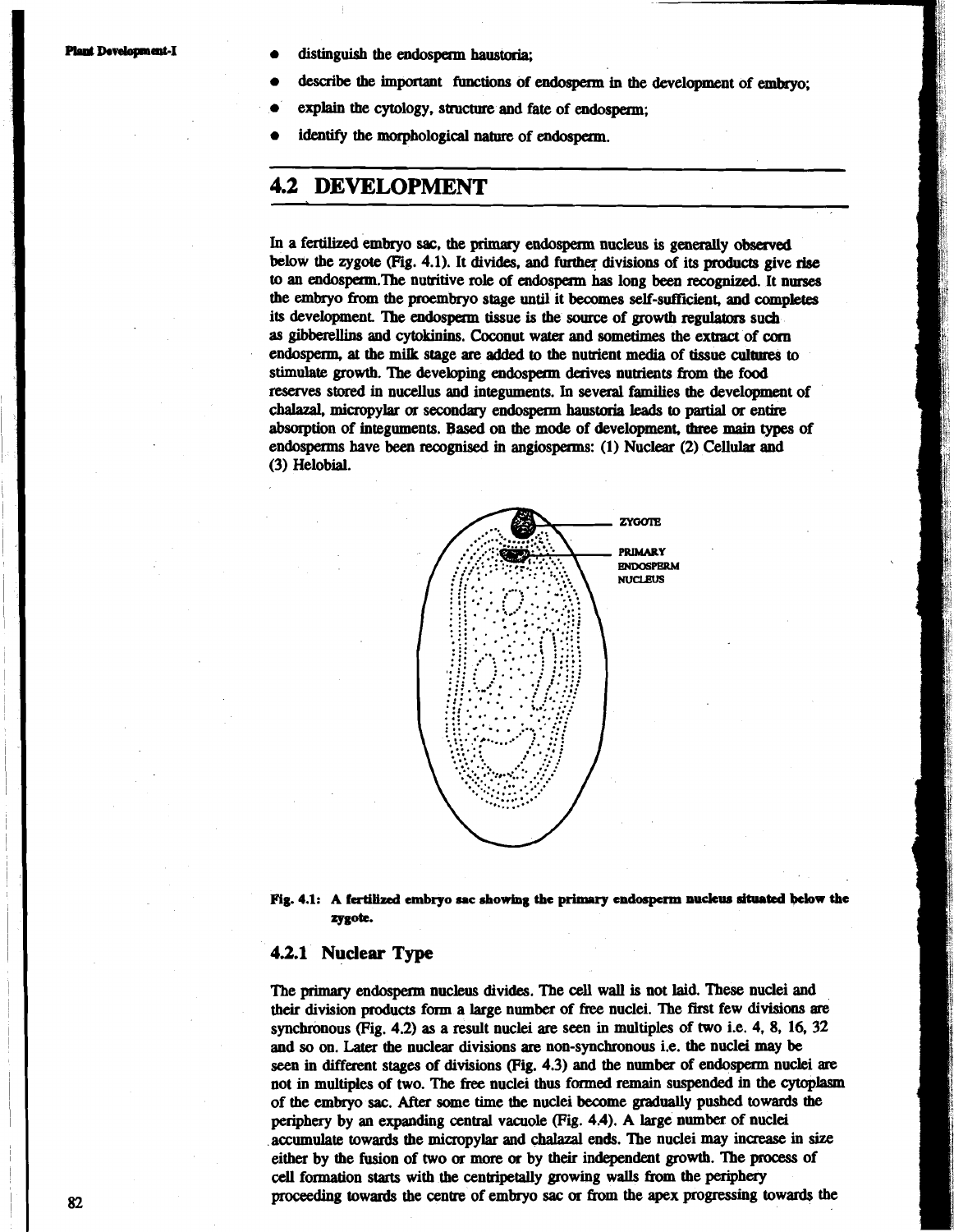**base.** To begin with a single layer of uninucleate cells is fonned (Fig. **4.4).**  Subsequent anticlinal and periclinal divisions of these cells lead to complete cellularization of the endosperm (Pig. **4.5).** In some plants only one or two peripheral laym of endosperm cells may develop and the entire embryo **sac** may remain in the **he** nuclear **state** or cell formation may be **restiued** only **to** the micropylar end of the embryo **sac.** In a few plants wall formation may not take place at all and the endosperm has free nuclei. Normally the endosperm cells are only uninucleate; sometimes more than one nucleus may be enclosed within a cell. The number may further increase by nuclear divisions. The development of endosperm in coconut is interesting. When the fruit is young **the** embryo **sac** is **filed** with a clear fluid containing numerous free endosperm nuclei. **Later,** the periphery becomes jelly-like, containing several **cells.** As the fruit **matures,** and the cellular endosperm along the periphery becomes very massive, the central part contains a sweet liquid with a large number of nuclei. 'Ibe cellular endospeam constitutes the edible **copfa rich** in stored fat. In the betel nut and fruits of several other palms, the cellular endosperm becomes very **hard** and woody.



Figs. 4.2-4.5: Nuclear endosperm. Fig. 4.2: Embryo sac showing synchronous divisions of **endosperm nuclei. Fig. 4.3: Embryo sac showing nonsynchronour divisbns of**  endosperm nuclei. Fig. 4.4: Periphery of embryo sac. Cellularisation has started. **FSg. 4.5: &dosperm has become hUy ahk, embryo b heart shaped.** 

### Endosperm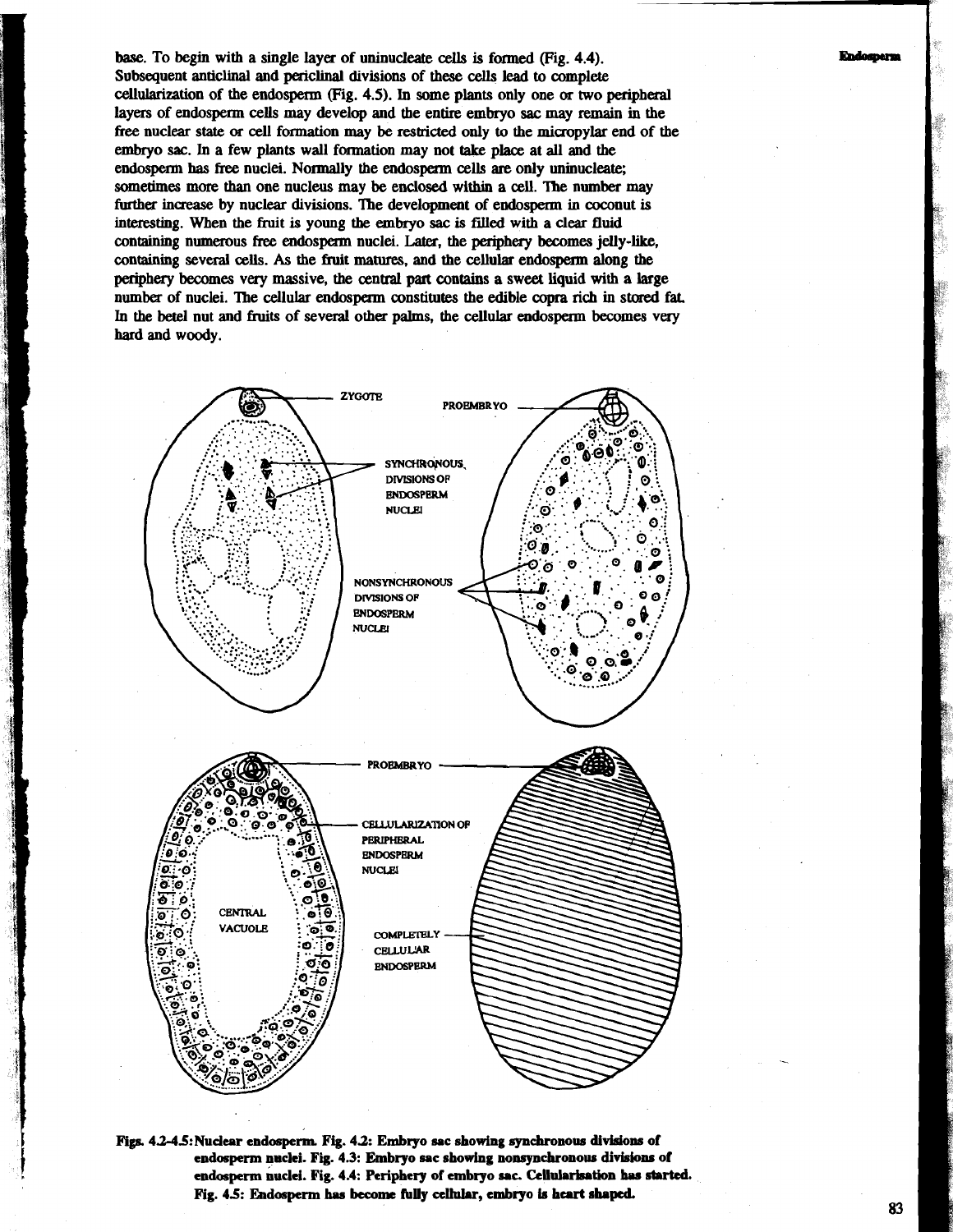### **Plant Development-I 4.2.2 Cellular Type**

In this type, as the name indicates, the division of the primary endosperm nucleus is immediately followed by the laying down of a wall, which is usually transverse (Fig. 4.6) but may be sometimes vertical or oblique. Subsequent nuclear divisions are immediately followed by wall formation (Figs. 4.7, 4.8). As a result the embryo sac contains cellular endosperm from the very beginning and no free nuclear stage occurs (Figs. 4.6, 4.8).



**Figs. 4.6-4.8: Cellular endosperm. Fig. 4.6: Two celled endosperm formed by ttansverse** wall. Fig. 4.7: Four-celled endosperm. Fig. 4.8: Multicellular endosperm.

### **4.2.3 Helobial Type**

.This type of endosperm is intermediate between the nuclear and the cellular types. The division of the primary endosperm nucleus is followed by the formation of transverse wall that divides the embryo sac into two chambers-the micropylar and the chalazal (Fig. 4.9). The micropylar chamber is larger and undergoes active nuclear divisions to form several free nuclei (Figs.  $4.9-4.12$ ). The chalazal chamber is smaller and its nucleus may not divide or may undergo only a few divisions. Later on wall formation normally takes places only in the micropylar chamber which forms the main endosperm (Fig. 4.13). The chalazal chamber eventually becomes crushed and its nuclei disintegrated. According to Swamy and Parameshwaran, the formation of true Helobial endosperm is confined only to the monocotyledonous families. If it occurs in dicotyledonous families, it is only a modification of the cellular or nuclear type of endosperm. However, typical helobial type of endosperm has been observed in dicotyledonous families, such as Santalaceae and Saxifragaceae.

A natural question that may arise in mind is "which of the three types of endosperm is primitive?" One can derive the Helobial from the Nuclear, and Cellular from the Helobial type. These three types are randomly distributed in the primitive and advanced families of angiosperms, as is also true of several other embryological characters. Generally, the Nuclear **type** is common in the Polypetalae, Cellular in the Sympetalae, and Helobial in the Monocotyledons. However, as the Nuclear type of endosperm has been observed in a larger number of taxa than the other two types, it may be considered to be primitive.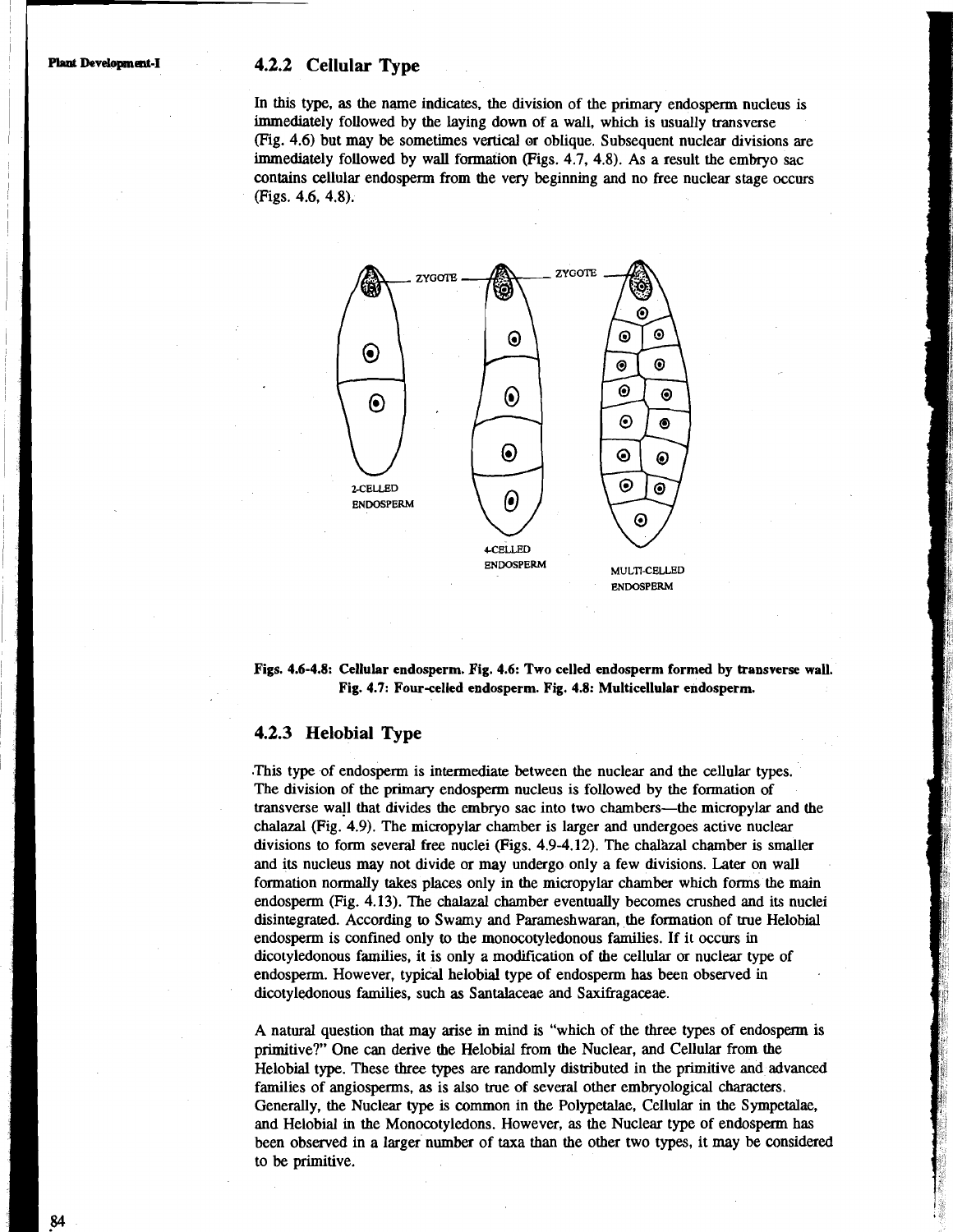**Endosperm** 



Figs. 4.9-4.13 : Helobial Endosperm. Fig. 4.9 : Two-celled endosperm with large micropylar **chamber and small chalaza1 chamber. Figs. 4.10-4.13** : **Later stages of Helobial Endosperm.** 

## **SAQ 1**

**a. What is meant by single fertilisation and double fertilisation?** 

 $\ddotsc$ **b. What are the products of double fertiliiation? What are their destinies?** 

**c. What is unique about the endosperm in coconut?** 

..........................................................................................................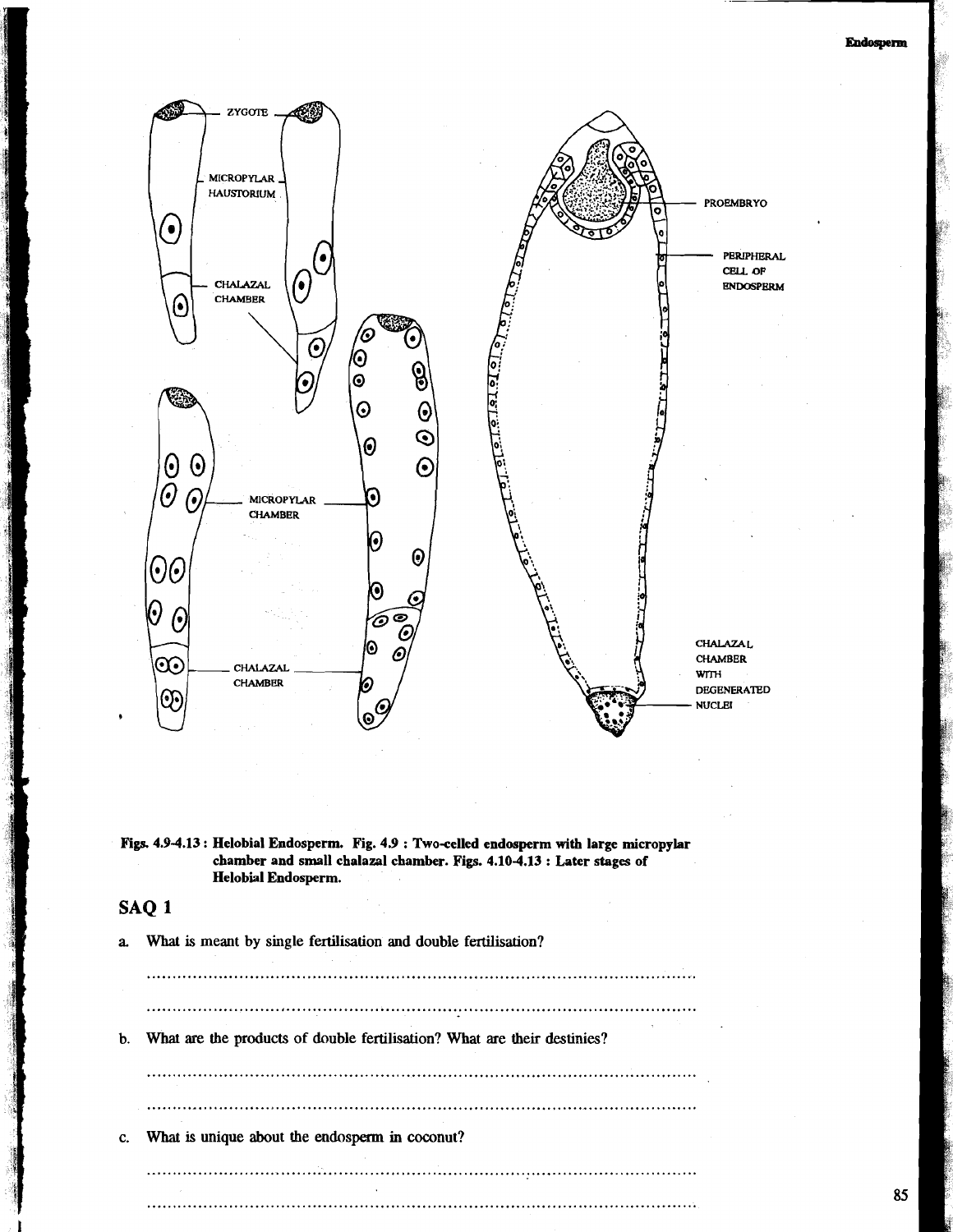## **4.3 ENDOSPERM HAUSTORIA**

All the three types of endosperms described above may develop special structure called haus\* which elongate considerably **and** invade the tissue in the **seed and**  placenta. **Haustoria are** believed to absorb energy **sources and metabolise** them for the developing endosperm. A few interesting examples of endosperm **haustoria are** given below.

....<br>.<br>.

#### **4.3.1 Endosperm with Chalazal Haustorium**

In *Grevillea robusra,* a **membex** of Proteacae the endosperm is of the **free** nuclear type. Tbe upper part of endospexm **becomes** cellular, whereas the lower part develops into a coenocytic, coiled worm-like structure called the 'vermiform appendage' (Figs. *4.14, 4.15).* It serves *as* **an** aggressive **haustorium,** invades the chalaza1 tissue and transports nutrients to the main endosperm. The occurrence of a chalazal haustorium is also **reported** in several other plants viz. *Macadamia temifolia, Magnolia obovata, Iodinia rhombifolia* etc. The longest endosperm haustorim is found in *Echinocystis lobata* of the family, Cucurbitaceae. In *Lomatia*, besides the chalazal haustorium, numetous single-celled, finger-like projections arise from the cellular endosoem (Fig. *4.16).* These penetrate the nutritive nucellar tissue and help in increasing the absorptive surface of the endosperm.



Figs. 4.14-4.16 : Endosperm with chalazal haustorium. Fig. 4.14: L.S. Ovule showing vermiform chalazal haustorium in Grevillea. Fig. 4.15: Endosperm and **proembryo** & **magnified to show coenocytic chalaza1 hauetodum.**  Fig. 4.16: Endosperm of *Lomatia* showing chalazal haustorium and **several unfnuclak tubular outgrowths.**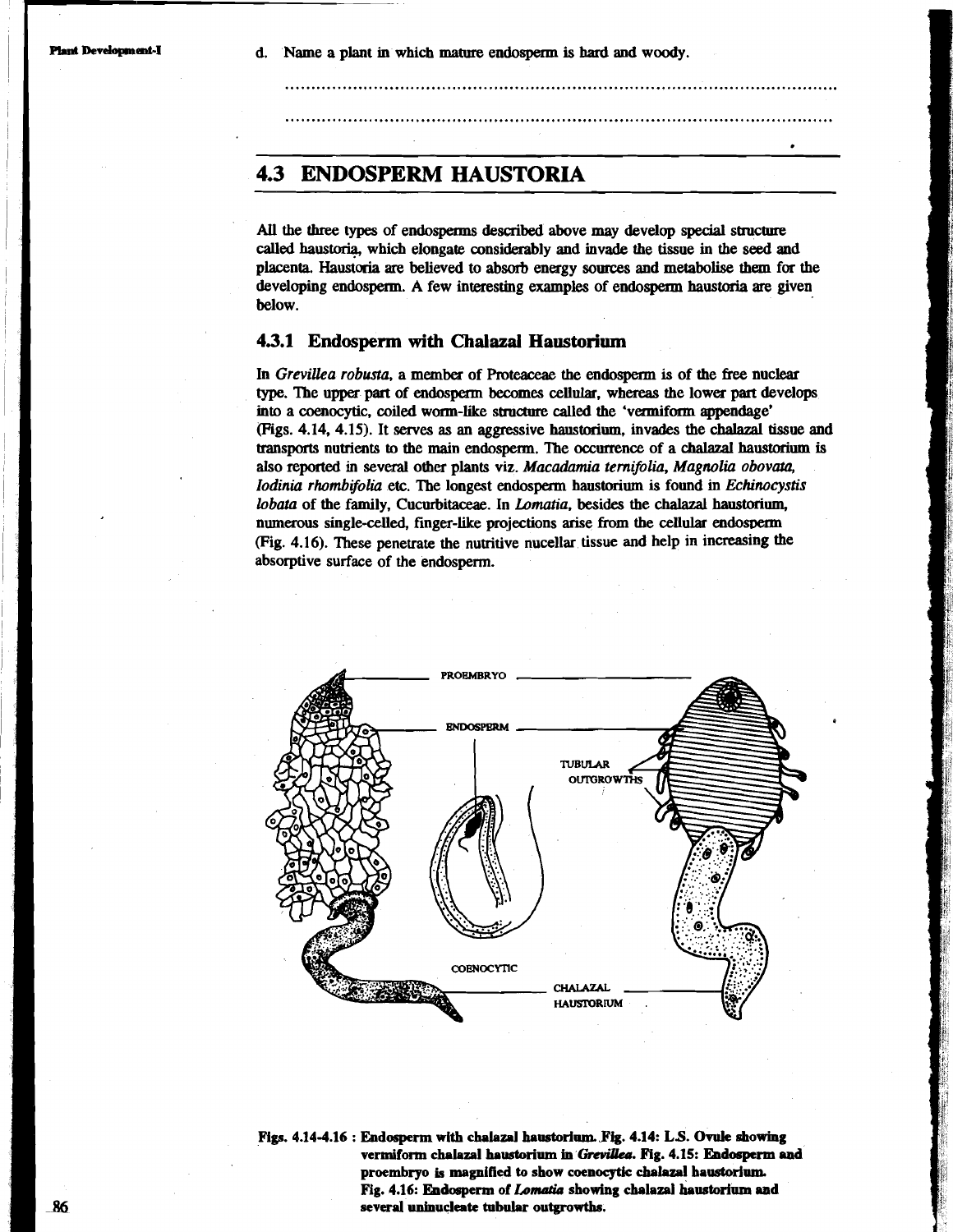## **4.3.2 Endosperm with Micropylar Haustorium**

**,** A very prominent and aggressive micmpylar haustorium is seen in *Impatiens.*  Here the division of the primary endosperm nucleus is followed by a transverse wall, to form an upper smaller chamber and a larger lower chamber. The terminal/distal part of the upper chamber develops into an extensive, much branched haustorium (Fig. **4.17).** Its branches extend deep into the funiculus and derive nutrition. <sup>I</sup>Micmpylar haustoria are present in many other plants such *as Nemophila* and *Hydrocera.* 



**Fig 4.17: LS. Upper part of ovule of** *lmputiens* **showing endospenn with micropylar haustorium; note the penetration of branches of the haustorium into tissue of runidus.** 

### **4.3.3 Endosperm with Micropylar and Chalaza1 Haustoria**

Some plants develop haustoria from both micropylar and chalazal ends of endospem. In *Nemophila* aggressive haustoria arise from micropylar and chalazal ends. The chalazal haustorium sometimes gives out a prominent lateral branch which grows towards the funiculus so **as** to come in direct contact with the starchy tissue of the placenta (Figs. **4.18, 4.19).** In *Melampynun lineare,* the micropylar haustorium comprises a single cell with many tubular processes which enlarge considerably and invade the tissue of the integument and funiculus. The chalazal haustorium is short and confined to the nucellar tissue only (Fig. 4.20). In *Klugia notoniana* the chalazal haustorium grows laterally and terminally, consuming the sub-epidermal cells of the integument (Fig. **4.21).** The micropylar haustorium starts functioning after the activity ofthe chalazal haustorium declines.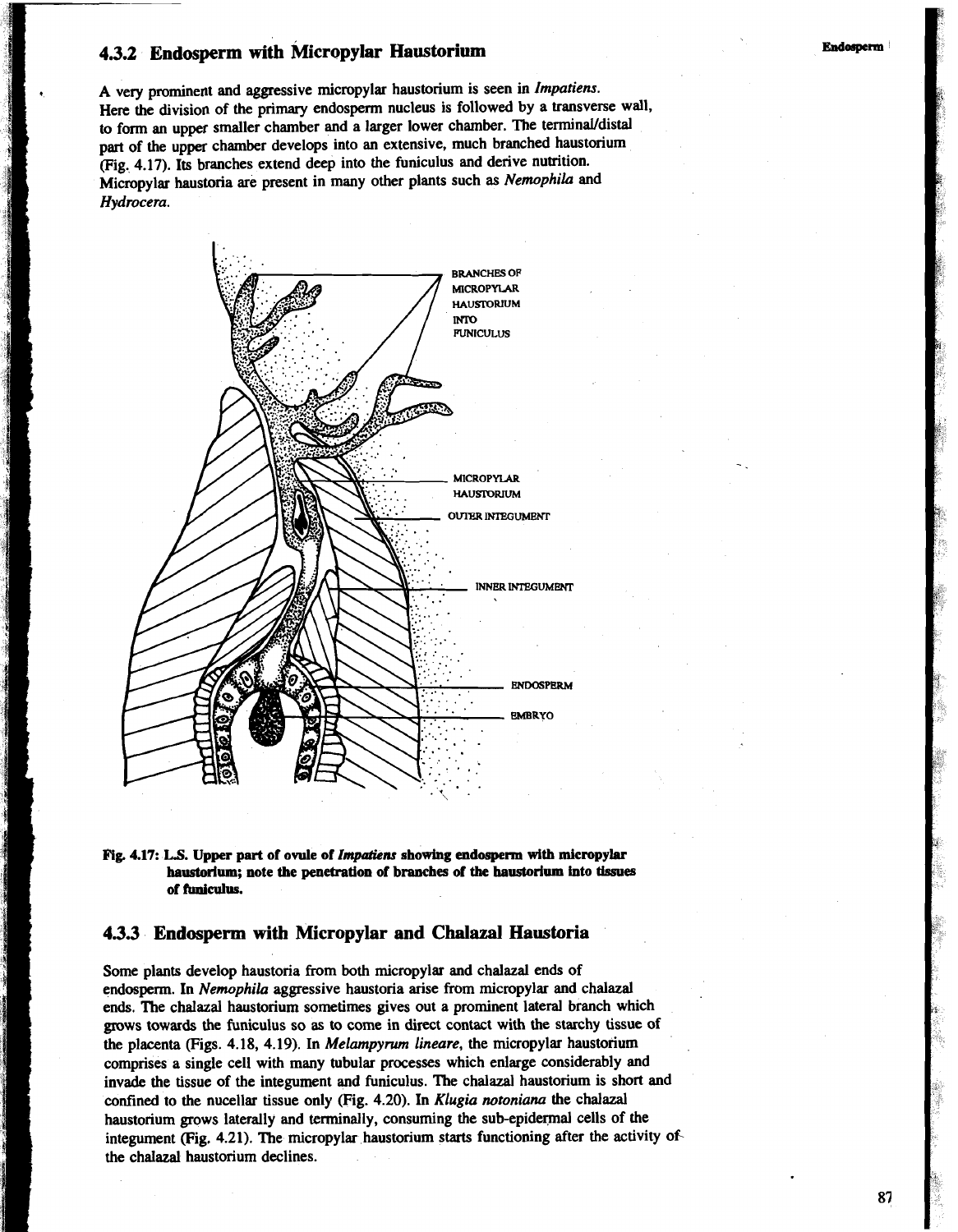

Figs. **4.18** - **4.21:** Endosperm with chalazal and micropylar haustoria. Fig. **4.18: LS.** Ovule of *Nemophila.* Fig. **4.19:** Endosperm enlarged to show micropylar and chalazal haustoria; note the lateral branch from chalazal haustorium. Fig. **4.20: LS.** Ovule of *Melampymm* showing chalazal and micropylar haustorium and one of its branches which has entered the funiculus. Fig, **4.21:** L.S. Ovule **of** *Klugiu* showing micropylar and branches of chalazal haustorium that enter the integuments.

### 4.3.4 **Endosperm with Secondary Haustoria**

In *Centranthera,* (family Cucurbitaceae) the micropylar and chalazal haustoria are ephemeral. A certain number of cells of the endospem close to the micropyle develop tubular outgrowths and extend considerably into the tissue of nucellus and serve as secondary haustoria (Fig. 4.22).

### 4.3.5 Endosperm **with** Lateral Haustoria

In *Monochoria*, in which the endosperm development is of helobial type, the haustorium is neither chalazal nor micropylar but lateral. The chalazal chamber does not grow further **and** contains only a few nuclei but the micropylar chamber shows active nuclear divisions ant develops two lateral outgrowths, one on either side of the chalazal chamber (Fig. 4.23). These grow downwards and function as active haustoria invading the tissue of chalazal. Later, the main body of the endospem enlarges considerably and fuses with the haustoria to form a compact mass of endosperm.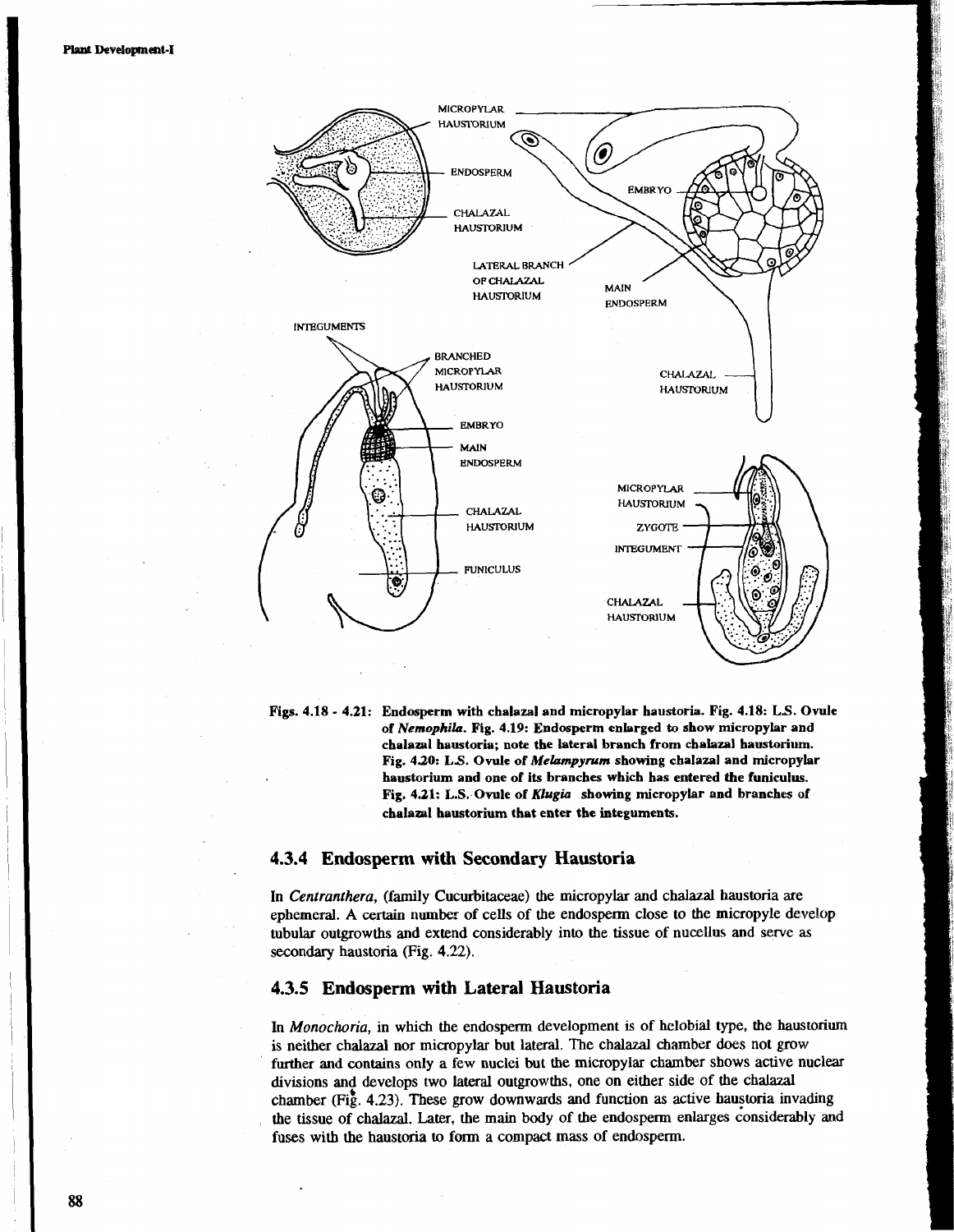



**Fig. 4a Endosperm with aggressive secondary haustoris and poorly developed chalaza1 and micropylar haustoris.** 



Fig. 4.2.3: L.S. Ovule of *Monochoria* showing endosperm with lateral haustoria.

## **SAQ 2**

 $\sim 10^7$ 

**化学者 医腹部的** 

**a What are eahpenn haustoria? What is their function?**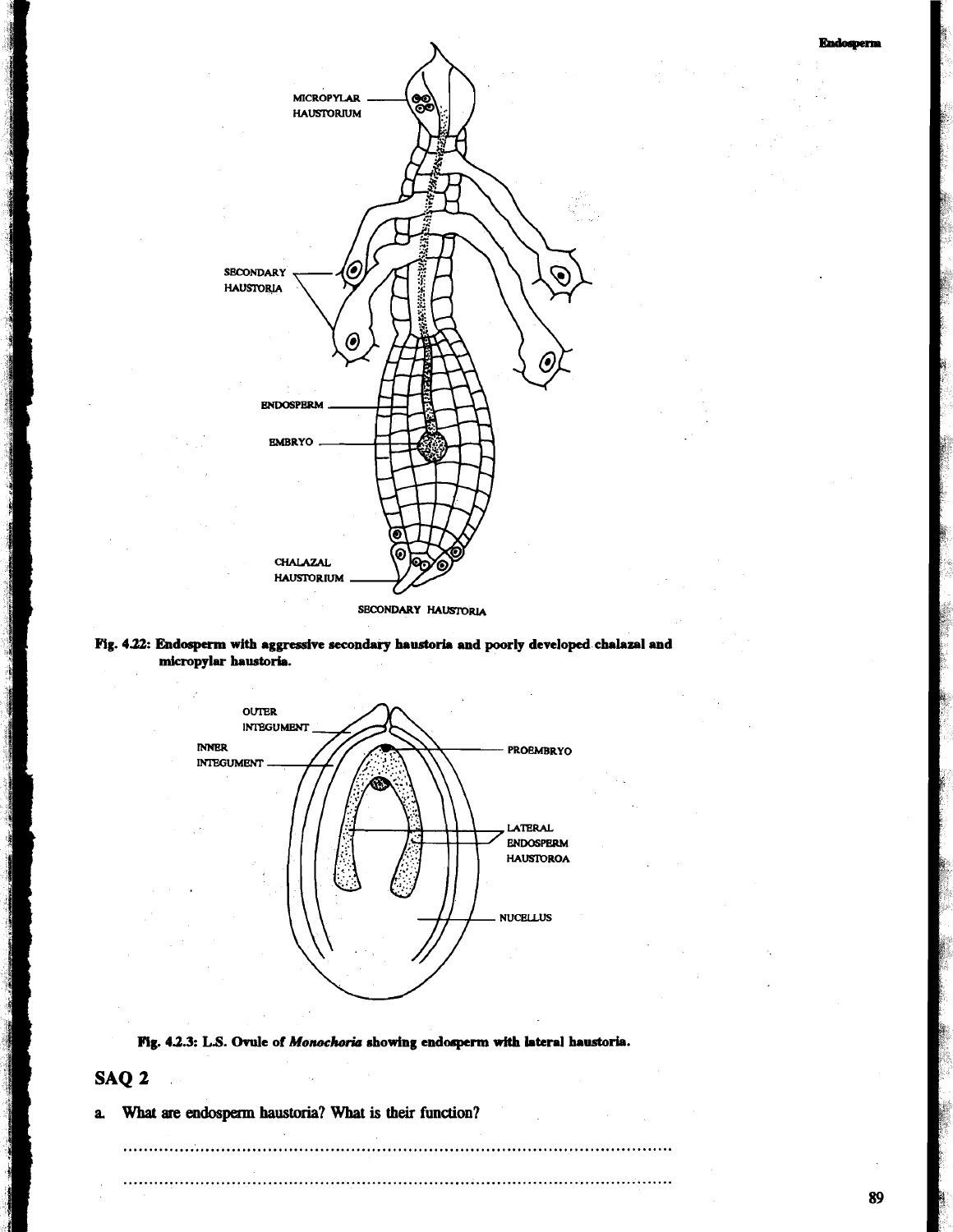c, List the various tissues invaded by endosperm haustoria. 

d. In which family of flowering plants is the longest chalazal endosperm haustorium recorded?

e. Name a plant with vermiform chalazal haustorium.

**4.4 VARIANTS OF ENDOSPERM** 

The mode of development of endosperm discussed above conforms to one of the three basic types: Nuclear, Cellular and Helobial. However, variations arise at a later stage of development, such as composite endosperm, ruminate endosperm and mosaic endosperm.

### **4.4.1 Composite Endosperm**

In the family Loranthaceae, the development of endosperm is unique. The ovary **lacks** ovules. The sporogenous tissue located at the base of ovary develops several embryo sacs which elongate considerably, some of them even entering the style. After fertilization, the primary endosperm nucleus of each embryo sac moves to the basal part where it divides to form cellular endosperm (Fig. **4.24).** During fimher development, the endospenns of **all** the embryo **sacs** in an ovary enlarge and become fused to produce a composite endosperm mass (Fig. 4.25). Several proembryos belonging to individual embryo sacs with long suspensors develop but only one survives and attains maturity.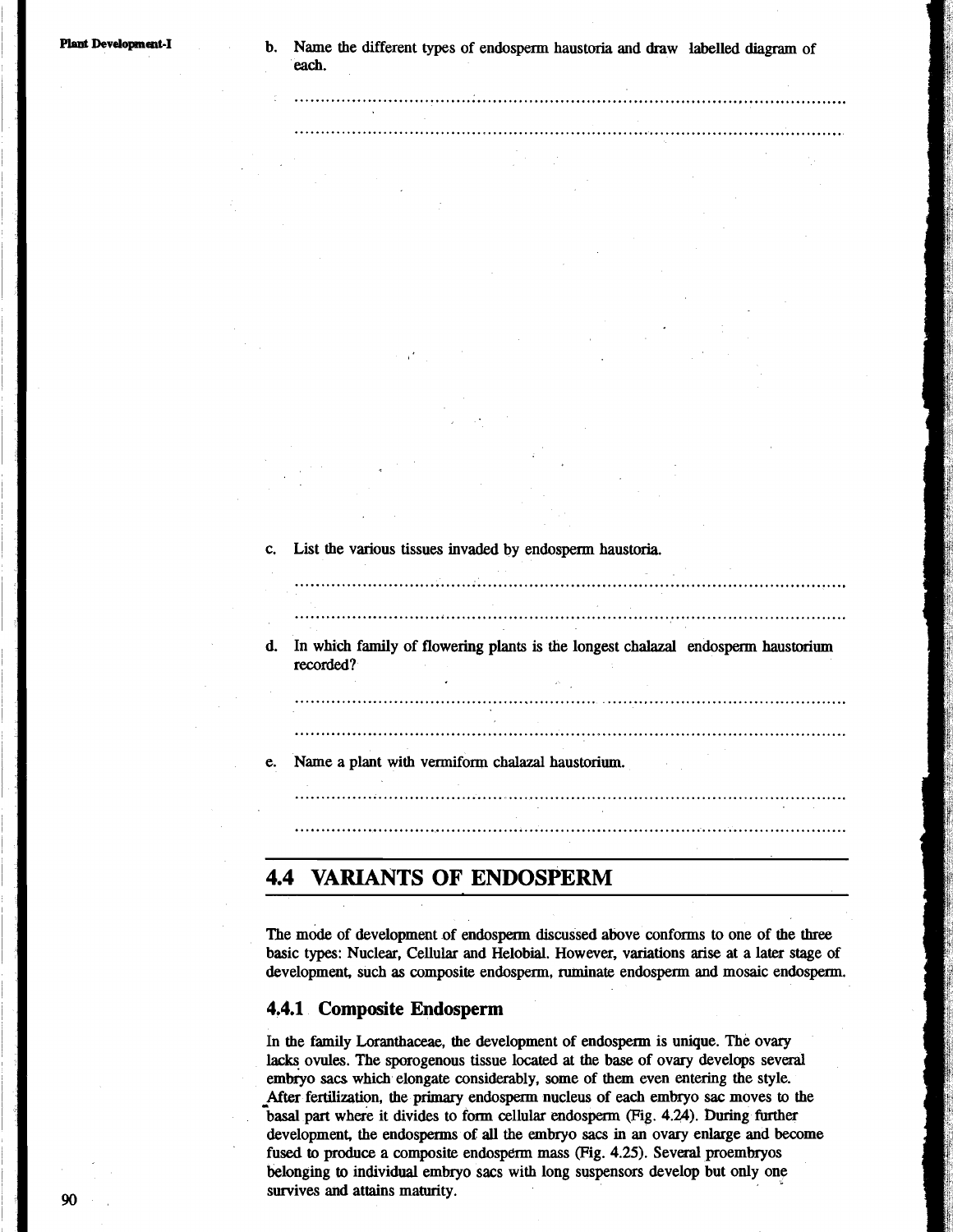

**Figs. 4.24-4.25: Composite endosperm in Loranthaceae. Fig. 4.24: L.S. Ovary showing several embryo sacs with their independent endosperm; note proembryo is** ' **one of the endosperms. Fig. 4.25: L.S. Ovary; all the endosperms have** . **fused to form a composite endosperm; note the proembryo with elongated suspensor embedded in the endosperm.** 

### **4.4.2 Ruminate Endosperm**

In certain plants the surface of the mature cellular endosperm shows a high degree of irregularity and unevenness, giving a ruminated appearance (rumination means as if chewed). It is caused either by the activity of the seed coat or by the endosperm itself. Ruminate endosperm is found in about 32 families of Angiosperms. On morphological basis, Periasamy (1962) distinguishes seven types: *Annona, Passiflora, Myristica Spigelia, Verbascum* and *Coccoloba* and *Elytrariu.* In all these types except *Elytraria*  irregularities occur in the growth of integuments which bring about the rumination of endosperm. In *Elytraria* during the development of seed, localized regions in the peripheral layers of cellular endosperm show active growth causing rumination.

### **4.4.3 Mosaic Endosperm**

In some plants patches of two different colours appear in the tissues of the endosperm providing a mosaic design. In maize, red and white patches of tissues are sometimes seen in the grain. The occurrence of such endosperm has also been reported in *Petunia, Lycopersicon* and *Acorus* etc. Several theories have been advanced to explain the development of mosaic endosperm but none of these has been cytologically demonstrated. The most appealing explanation for the development of such endosperm is said to be the aberrant behaviour of the chromosomes during mitosis or somatic mutations.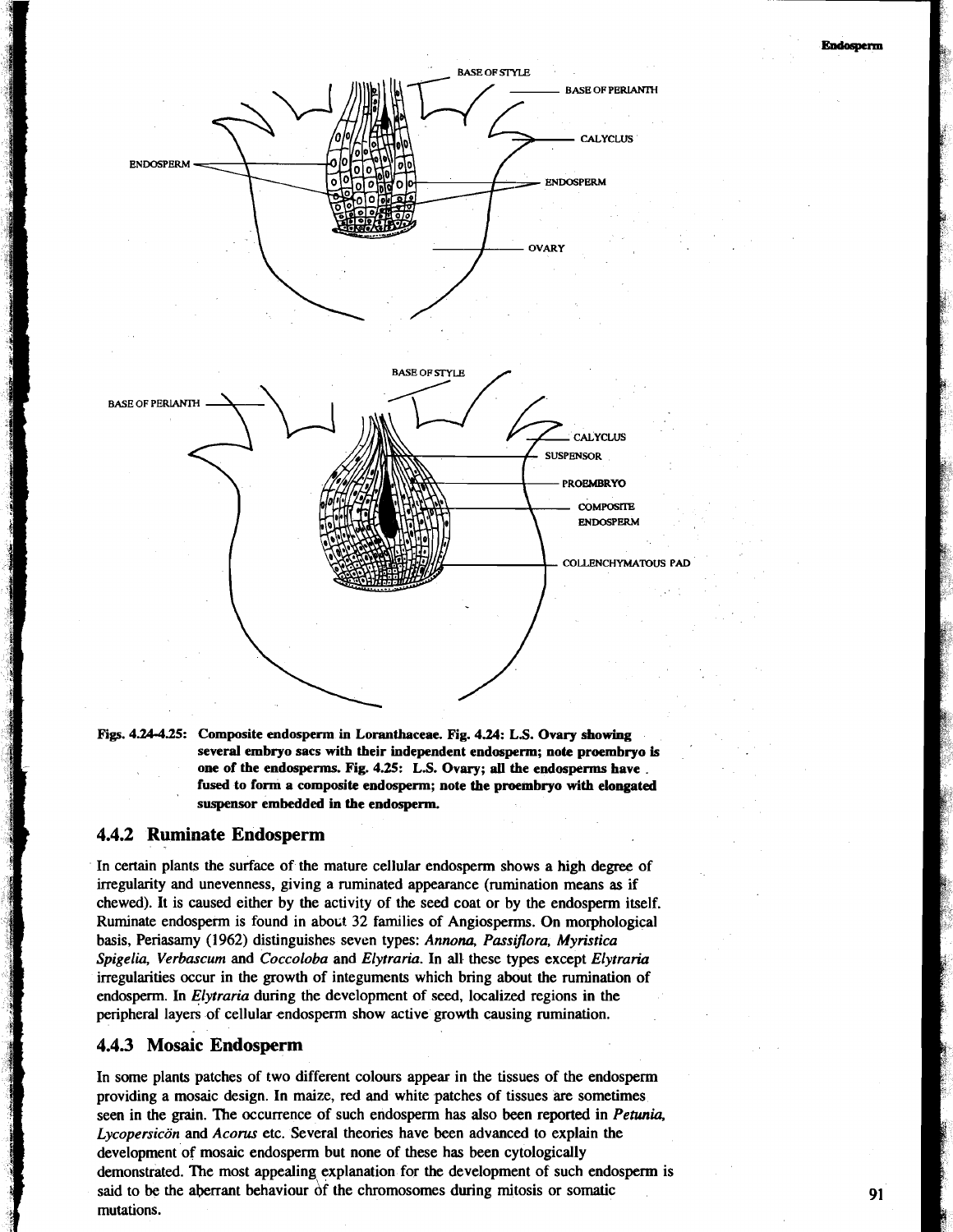| b.       | $\begin{minipage}{0.9\linewidth} \begin{tabular}{l} \hline \textbf{0.01} \end{tabular} \end{minipage} \begin{minipage}{0.9\linewidth} \begin{tabular}{l} \hline \textbf{0.01} \end{tabular} \end{minipage} \begin{minipage}{0.9\linewidth} \begin{tabular}{l} \hline \textbf{0.01} \end{tabular} \end{minipage} \end{minipage} \begin{minipage}{0.9\linewidth} \begin{tabular}{l} \hline \textbf{0.01} \end{tabular} \end{minipage} \end{minipage} \begin{minipage}{0.9\linewidth} \begin{tabular}{l} \$<br>Name the type of endosperm against each plant listed below: |  |  |  |  |
|----------|-------------------------------------------------------------------------------------------------------------------------------------------------------------------------------------------------------------------------------------------------------------------------------------------------------------------------------------------------------------------------------------------------------------------------------------------------------------------------------------------------------------------------------------------------------------------------|--|--|--|--|
| $\bf{1}$ |                                                                                                                                                                                                                                                                                                                                                                                                                                                                                                                                                                         |  |  |  |  |
|          |                                                                                                                                                                                                                                                                                                                                                                                                                                                                                                                                                                         |  |  |  |  |
|          |                                                                                                                                                                                                                                                                                                                                                                                                                                                                                                                                                                         |  |  |  |  |
|          |                                                                                                                                                                                                                                                                                                                                                                                                                                                                                                                                                                         |  |  |  |  |
|          | v)                                                                                                                                                                                                                                                                                                                                                                                                                                                                                                                                                                      |  |  |  |  |
|          |                                                                                                                                                                                                                                                                                                                                                                                                                                                                                                                                                                         |  |  |  |  |

## **4.5 FUNCTIONS OF ENDOSPERM**

The tissue of young endosperm is rich in food materials and various growth hormones. It regulates the precise mode of embryo development and nourishes the developing embryo. During seed germination, the reserve food materials stored in mature endosperm are digested and utilized for the growth of the seedling until the later develops chlorophyll and is able to manufacture its own food. In some plants, the seed coat and the fruit wall are consumed by the endosperm, which ultimately becomes exposed to sunlight and develops chlorophyll for photosynthesis. Rarely the outermost layer of such exposed endosperm takes on a protective function. In the absence of endosperm, the embryo usually aborts.

Endosperm development is a characteristic feature of all the families of angiosperms with the exceptions of Podostemaceae and Trapaceae. In the Orchidaceae endosperm degenerates quite early. Endosperm may be used up by the embryo as such the mature seed has no traces of it (exalbuminous seed). In most monocotyledons it persists (albuminous conditions). In the main food plants such as wheat, rice, maize and sorghum it is the starchy endosperm that forms the bulk of the grain. In many legumes the mature seed has food reserves in the cotyledons rather than in the endosperm. In the castor seed endosperm is laden with fatty substances.

The cereal endosperm is made of very different tissues at maturity. The outer aleurone layer consists of living cells. The endosperm usually occupies the bulk (87%) of the grain and about 10% of the endosperm dry weight is aleurone. The aleurone layer stores lipid (about 90% of total endosperm lipid) and also contain 20% of protein. During germination, hydrolytic enzymes are produced in the aleurone layer and these are released into starchy endosperm where the reserves are hydrolysed.

When the barley grains are soaked in water gibberellins (GA, and GA, ) are released from scutellum of embryo and diffuses into the endosperm. The largest tissue for this hormone is the aleurone, which responds by breaking down its own protein reserves and by secreting enzymes (mostly hydrolytic) into the starchy endosperm. Some of these enzymes are newly synthesized (e.g.  $\alpha$ -amylase) and some are  $(e.g. \beta$ -glucanase) pre-existent Probably all cereals except sorghum, have aleurone that responds similarly.

Thus endospenn has a very important role in the development of the embryo. In most of inter varietal and interspecific crosses, embryos fail to form because of failure of endosperm formation.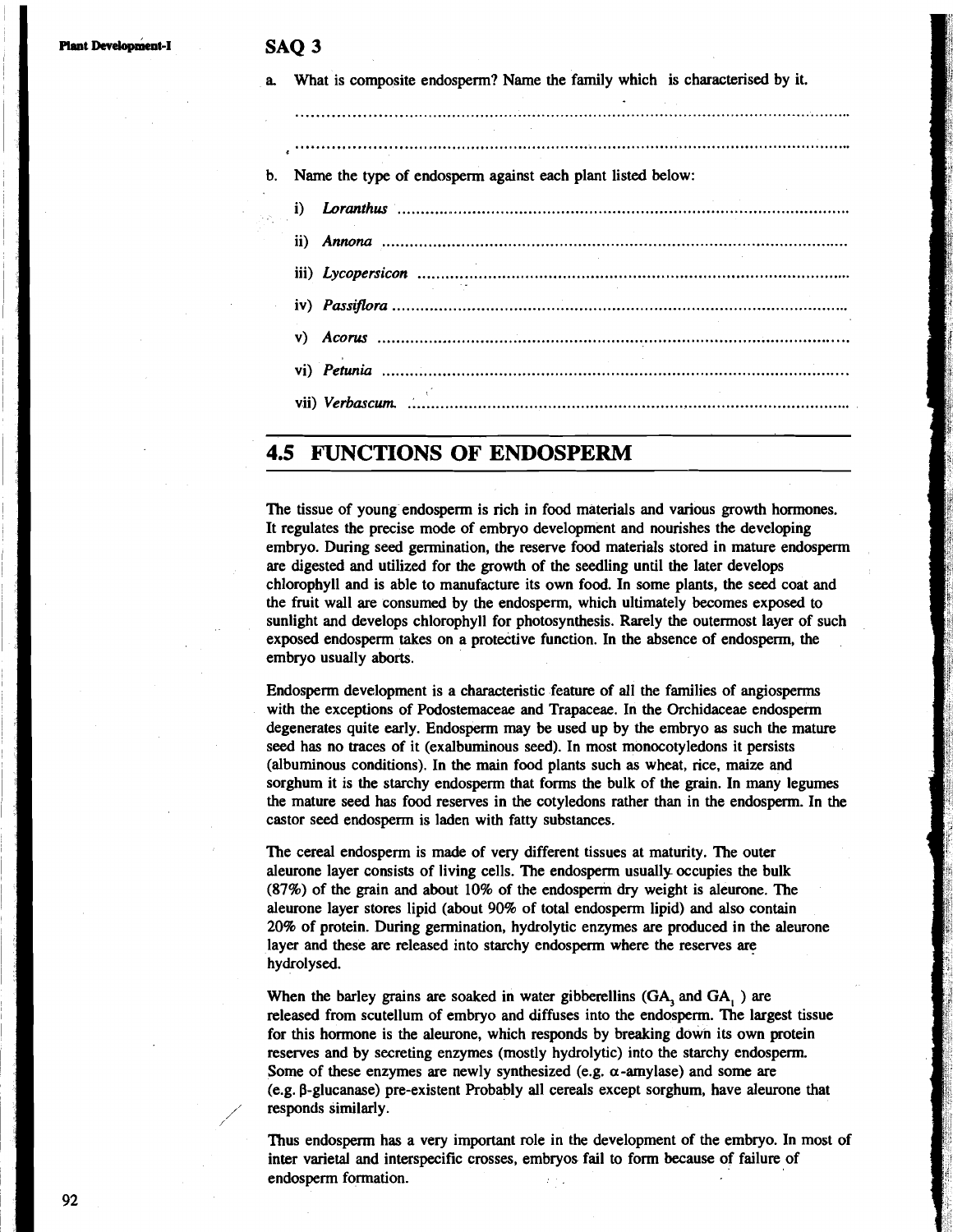**a** What is the function of endosperm?

b. Name the families of angiosperms which lack endosperm.

## **4.6 CYTO1,OGY OF ENDOSPERM**

Normally the young endosperm is triploid as it is formed by the fusion of three haploid nuclei (male gamete + upper polar nucleus + lower polar nucleus). However, in some plants it shows ploidy of different levels due to variation in the number of polar nuclei which may be 1, 2, 4 or 8, depending upon the type of embryo sac. The number of polar nuclei contributing to the formation of endosperm is one only in Oenothera leading to the formation of diploid endospenn while it is 8 in Peperomia so the endosperm is 9n. During further development, the cells of endosperm may undergo further polyploidization due to endomitosis and nuclear fusion. The highest level of ploidy is reported in Arum in which the nucleus of endosperm becomes 24576 n. The size of nuclei and the number of nucleoli also exhibit enormous variation (Figs. 4.26, 4.27).



**Fip 4.264.27:** Endosperm nuclei. **Fig. 4.26:** A small endosperm nucleus with **three** nucleoli. **Fig. 4.27: A** large endosperm nucleus **with** several nucleoli.

### **SAQ 5**

**a** Give an example of a diploid endospenn.

..................................................................................................................... b. **Wbat** would be the ploidy level in the primary endospem nucleus of Peperomia?

.....................................................................................................................

c. Name the plant with highest level of ploidy in the endosperm.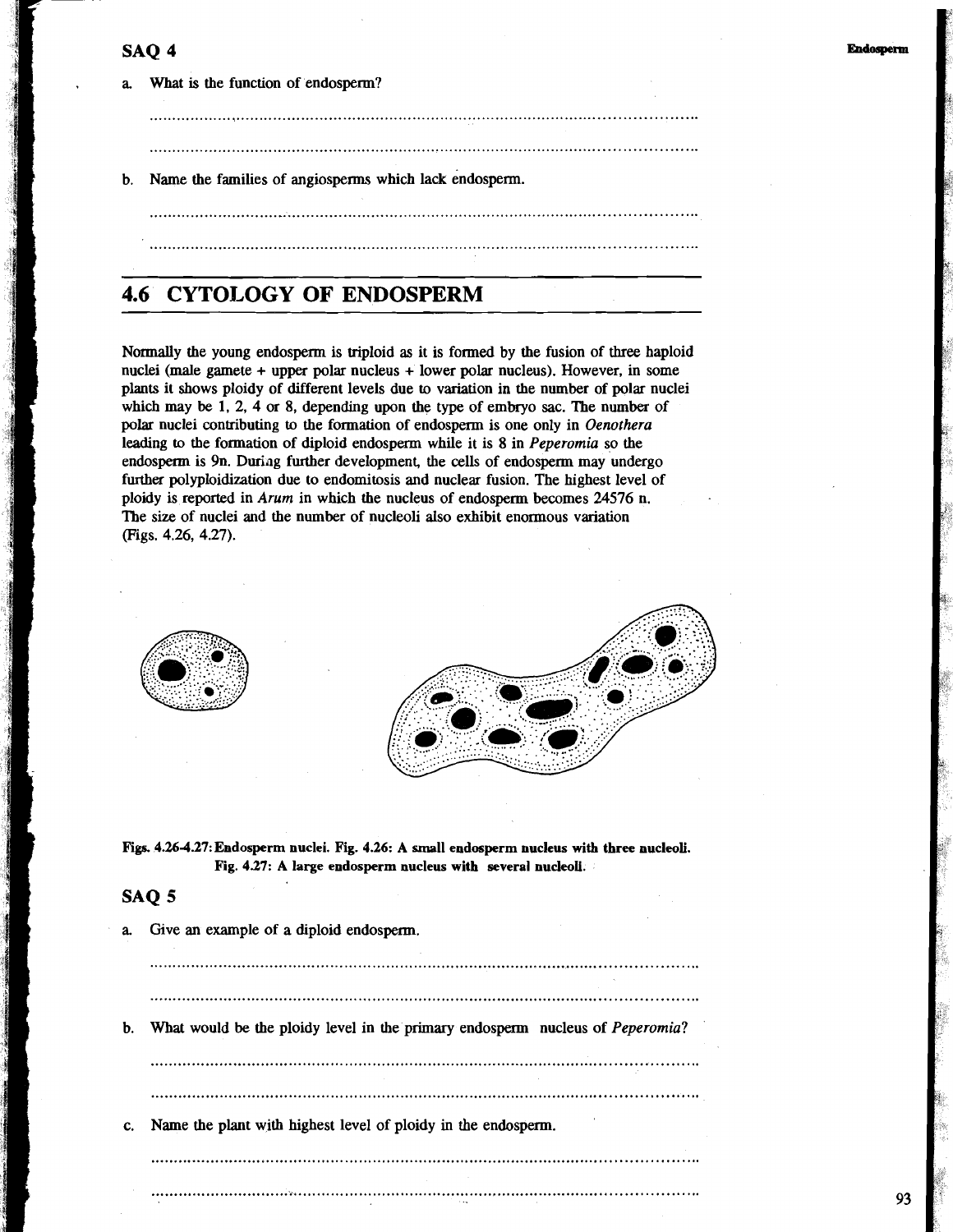## **4.7 STRUCTURE AND FATE OF ENDOSPERM**

The cells of endosperm **are** usually thin-walled, large, isodiametric and devoid of pits and store large amount of food materials. The starch alongwith other food substances like oils and proteins are gradually accumulated in these cells. On account of heavy deposition of food materials, the nuclei become disorganised and deformed. In mature dryseeds, the endosperm represents a physiologically inactive tissue. In any plant such endosperm constitutes the edible part of seedJfruit (cereals, coconut) and source of commercial oils (castor, coconut).

and the contract of the contract of the contract of the contract of the contract of the contract of the contract of the contract of the contract of the contract of the contract of the contract of the contract of the contra



**ENLARGED ALEURONE GRAIN** 

### **Figs. 4.28-4.29: Aleurone cells of a cereal with aleurone grains. Rg. 439: A single aleurons grain enlarged.**

Usually the endosperm is non-chlorophyllus. However, in some members of the Amayllidaceae such **as** *Crinum* seed coats **as** well **as** fruit wall are absorbed during seed development and the endosperm which becomes exposed to sunlight turns green. In some cases the outermost layer of such naked endospenn becomes suberized and protective in function. In the Gramineae, one or a few outer layers of the endospem become highly specialized and constitute the aleurone tissue. To begin with, the cells of these layers **are** meristematic which contribute thin-walled cells towards inside. These newly-cut cells later become deposited with starch. During maturation of seed, the cells of the outer most peripheral layer. lose their meristematic activity, become enlarged and develop thick walls. The seeds become gorged with aleurone grains (Fig. 4.28). Each aleurone grain is surrounded by a single membrane which is closely associated with spherosomes (Fig. 4.29). Structurally, the aleurone grains contain two types of inclusions in their ground substance--(i) Globoid cavity containing phytin and lipids and (ii) Protein carbohydrate bodies. The ground substance which contains the above bodies also possess as a high concentration of protein. Thus, the chief chemical components of the aleurone grains are protein, carbohydrates, phytin and phospholipids. During seed germination. the cells of aleurone layer secrete *certain* hydrolytic enzymes viz.. amylases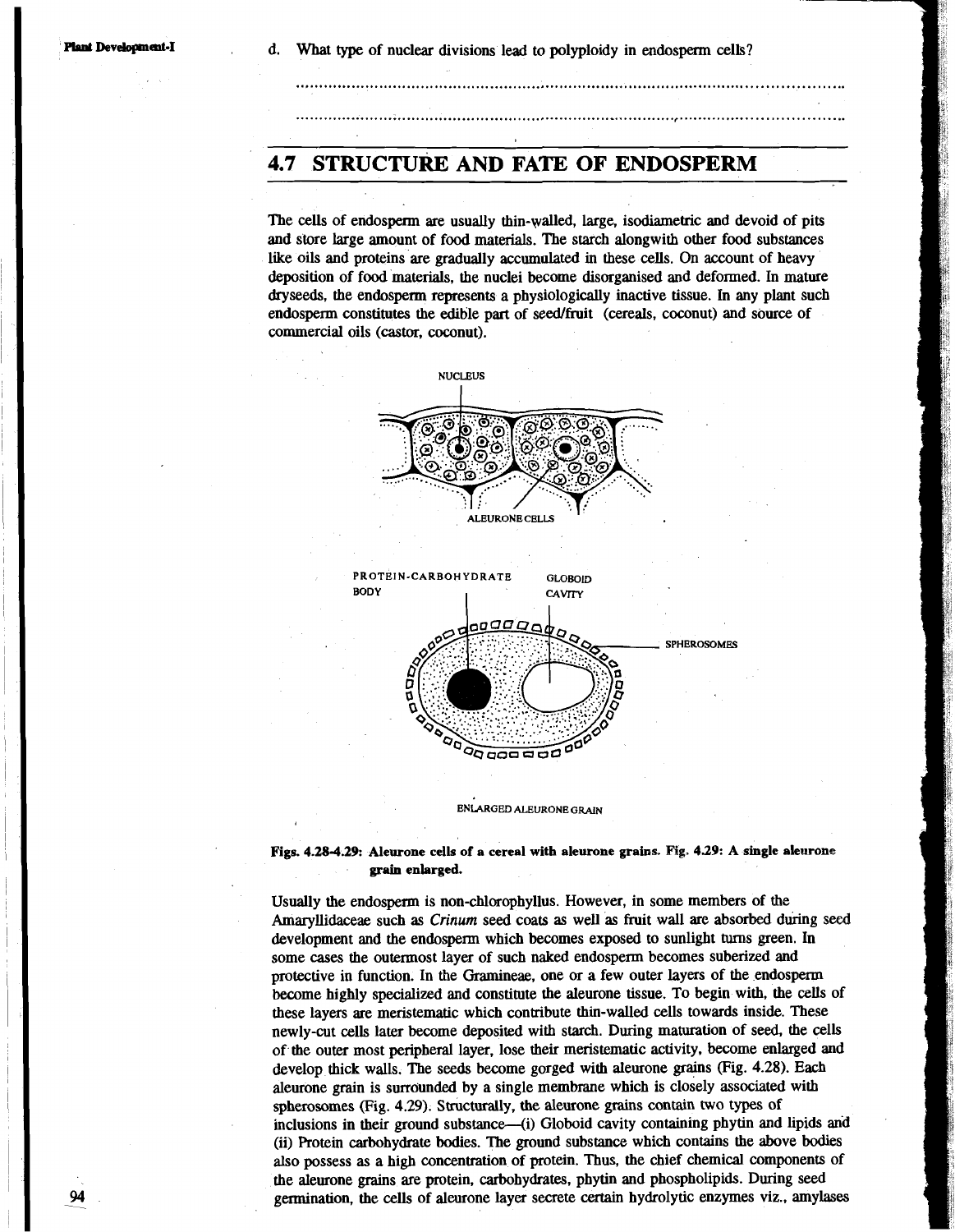and proteases which convert the stored food materials of endosperm so as to make it suitable for the germinating embryo.

Regarding the final fate of the endospenn in mature seeds, two conditions are noted. In some plants such as coconut, castor, wheat and maize the endosperm persists as massive storage tissue and the seed is called endospermous or albuminous. In plants like pea, gram and bean, the endosperm is entirely absorbed by the developing embryo so that it is absent in mature seed. Such seeds are known as non-endospermous or ex-albuminous.

### **SAQ 6**

Describe the structure of endosperm cells and their storage materials.

b. Nonnally endosperm is enclosed in the seed. How does it become naked in some plants?

## **MORPHOLOGICAL NATURE OF ENDOSPERM**

The morphological nature of endosperm in angiosperms has been a subject of much discussion in evolution. The endosperm in gymnosperms is a gametophytic (haploid) tissue as it develops directly by the continued free nuclear divisions of the functional megaspore. In angiosperms, however, it develops from the primary endosperm nucleus which is normally formed by the fusion of two polar nuclei and a male nucleus and hence it is neither haploid nor diploid but generally triploid. Some workers have suggested that the endosperm in angiosperms is a gametophytic tissue just like those of gymnosperms, the only difference being that its development remains arrested till the entry of the pollen tube into the ovule. Other embryologists have considered it as a second embryo or a maimed embryo. The most agreeable view regarding the morphological nature of the endosperm in angiosperm is that it is an undifferentiated tissue which shows different degrees of polyploidy and becomes physiologically *subserivient to the embryo.* 

By suppressing the growth of the embryo in a seed, it has been possible to induce ttiploid shoot bud development in the endosperm. However, truly triploid plants have not been obtained so far.

## **4.9 SUMMARY**

- Endosperm development is a characteristic feature of all families of angiosperms except Orchidaceae, Podostemaceae and Trapaceae.
- On the basis of mode of development, endosperm has been classified into three main types:
	- i) Nuclear type
	- ii) Cellular type
	- iii) Helobial type.
- All of these types of endosperm can develop haustoria which transports food materials to the endosperm proper.
- Some variant types of endospenns are: composite endosperm, ruminate endosperm and mosaic endosperm.
- The main function of endosperm is nourishment of the developing embryo.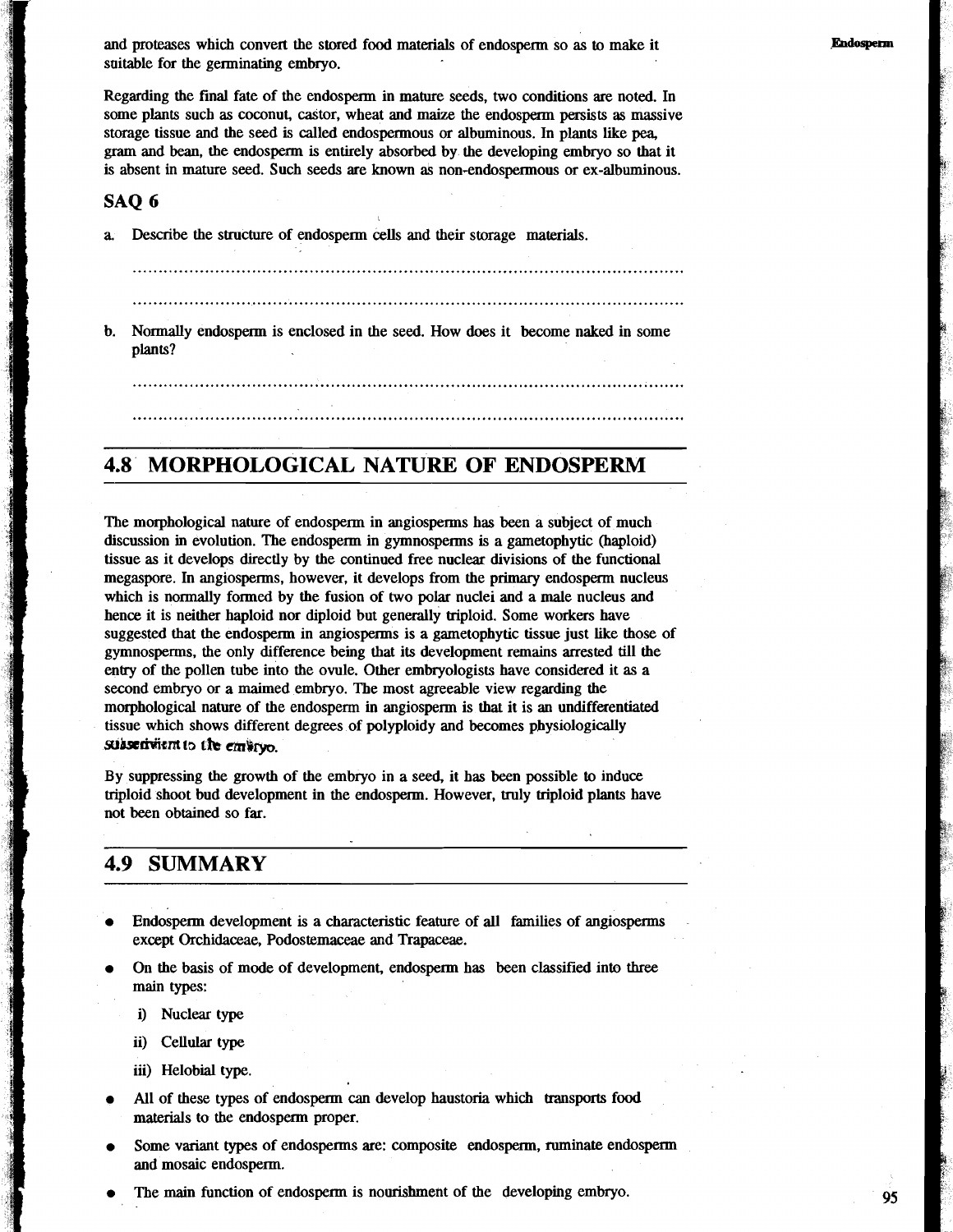Endospem may be used up by the embryo such that there is no trace left of it in the mature seed.

- Normally the endosperm is triploid, but different ploidy levels from diploid to polyploid are found in various plants.
- Histologically endospem has thin walled isodiametric cells, which store large amounts of reserve food materials. Seed in which the endosperm persists as a massive storage tissue are known as albuminous seeds. Seeds in which endosperm is entirely used up are termed ex-albuminous seeds.

## **4.10 TERMINAL QUESTIONS**

- **1.** How does the endosperm of angiosperms differ from that of gymnosperms?
- 2. Why is it difficult to state whether the endosperm is nuclear, cellular or helobial type by only looking at the persistent cellular endosperm in a mature seed?
- **3.** What are endospem haustoria? Name the types of haustoria and describe them.
- 4. How is mosaic endospem formed?
- 5. What is meant by ruminate endosperm? Explain the two ways in which ruminations can develop, with one example for each.
- 6. What is meant by the following statement "Without the endosperm the world would be starving".
- 7. Explain the hormonal relationship between endosperm and embryo.
- 8. Name some albuminous and ex-albuminous seeds which you come across in your daily life.

## **4.11 ANSWERS**

#### **Self Assessment Questions:**

### **SAQ 1**

- In lower plants and gymnosperms, the male gamete fuses with female gamete to form the zygote (2n). This process is called **fertilimim.** In angiosperms, two male gametes **are** brought to the embryo sac by the pollen Lube, one of this fuses with the egg cell to form the zygote (2n). and the second male gamete fuses with the secondary nucleus in the central cell forming the primary endosperm nucleus (3n). This process is called double fertilisation.
- b. Zygote (2n) and a **primary** endosperm nucleus (3n) is the product of double fertilization. Zygote develops into an embryo. The products of the primary endosperm nucleus gives rise to a nutritive tissue known as the endosperm. It stores reserve materials for the growing embryo and usually has a limited growth.
- c. In a young coconut fruit the embryo sac is filled with a clear fluid which is the free nuclear endosperm. Its volume is so enormous that it is actually consumed by people. Gmdually the peripheral part becomes cellular to yield the white edible part.
- 4. Betel nut-Areca catechu.

#### **SAQ 2**

- **a** Endosperm haustoria are elongated structures that invade the tissues of seeds and sometimes reach **as** far as the funiculus. The haustoria absorb food materials from various tissues and supply them to the developing endosperm.
- b. You may refer to Section 4.3
- c. i) Tissues of seeds
	- ii) Placenta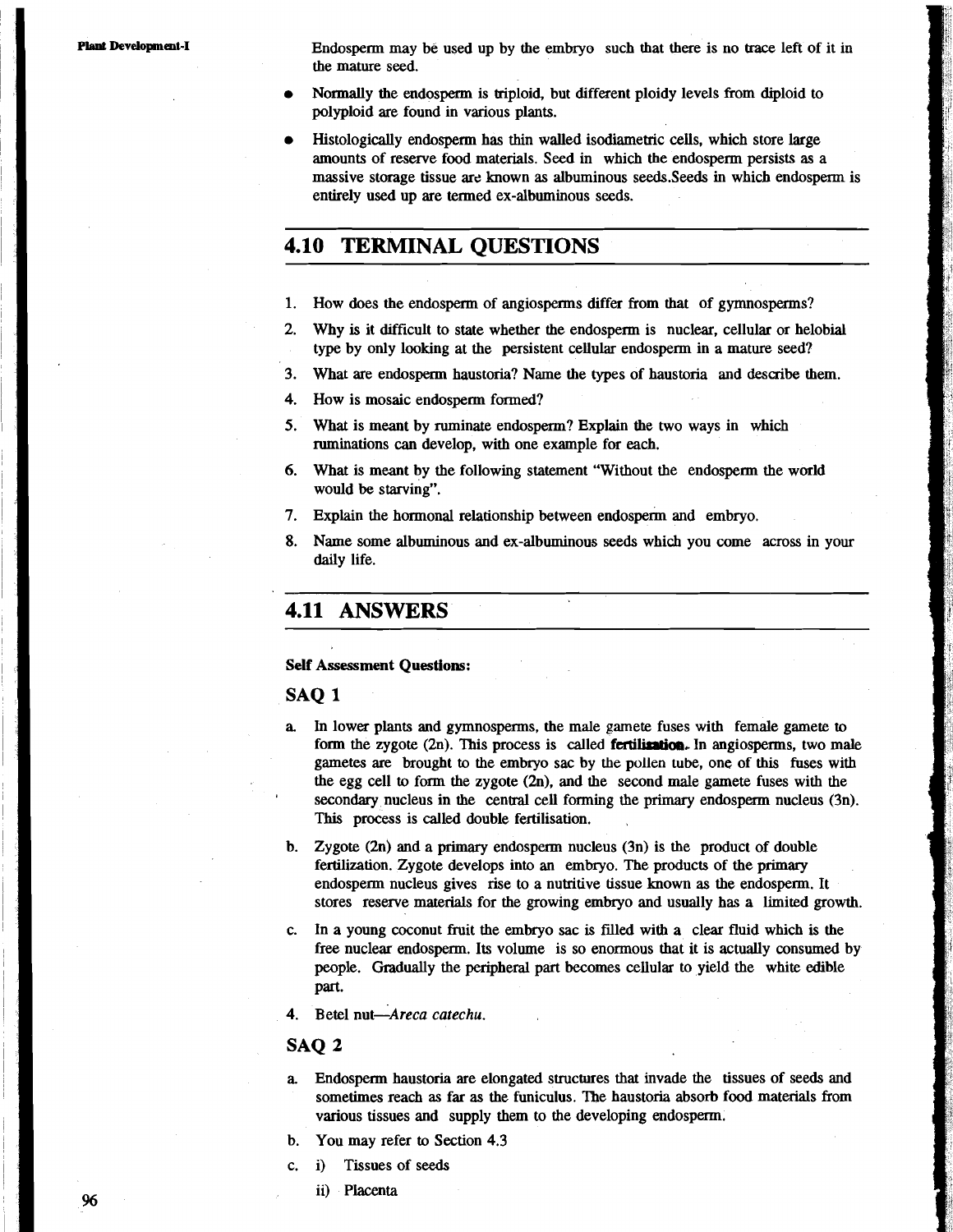c. Cucurbitaceae

### **SAQ** *3*

a. See Section **4.4.1.** Family Loranthaceae is characterised by composite endosperm.

- b. i) Composite type
	- ii) Ruminate type
	- iii) Mosaic type
	- **iv)** Ruminate type
	- v) Mosaic type
	- vi) Mosaic type
	- vii) Ruminate type.

## **SAQ 4**

- a. See Section **4.5**
- b. Orchidaceae, Podostemaceae and Trapaceae.

### **SAQ 5**

- a. *Oenothera* sp.
- b. Endosperm is 9n in *Peperomia*
- c. *Arum* -It is **24567n.**
- d. See Section **4.6.**

### **SAQ 6**

a. The cells of endosperm are usually thin-walled isodiametric, large and without any pits. These cells are rich in reserve food materials. The stored material is mainly in the form of starch, alongwith other substances like oils and proteins.

**Note:** As a special case you may describe the endosperm of any member of family Gramineae.

b. In some members of the family Amaryllidaceae such as *Crinum,* the seed coat as well as fruit wall are absorbed during the development of seed and eventually the endosperm becomes exposed to sunlight and turns green and thus becomes naked. In some plants this naked endosperm become suberised and serve the protective function.

#### **Terminal Questions**

|              | <b>Gymnosperms</b>                            | Angiosperms                                                                                          |  |
|--------------|-----------------------------------------------|------------------------------------------------------------------------------------------------------|--|
|              | The endosperm of gymnosperms<br>is haploid.   | The endosperm of angiosperm<br>is generally triploid.                                                |  |
| $\mathbf{2}$ | It is differentiated before<br>fertilization. | It is differentiated after fertilization<br>because it is the fusion product of<br>two polar nuclei. |  |

- **2.** By looking at the persistent cellular endosperm in a mature seed it is difficult to state whether endosperm is nuclear, cellular or helobial because all these three types in their later stages may become cellular.
- **3.** See Section **4.3.**
- **4.** See Section **4.4.3.**